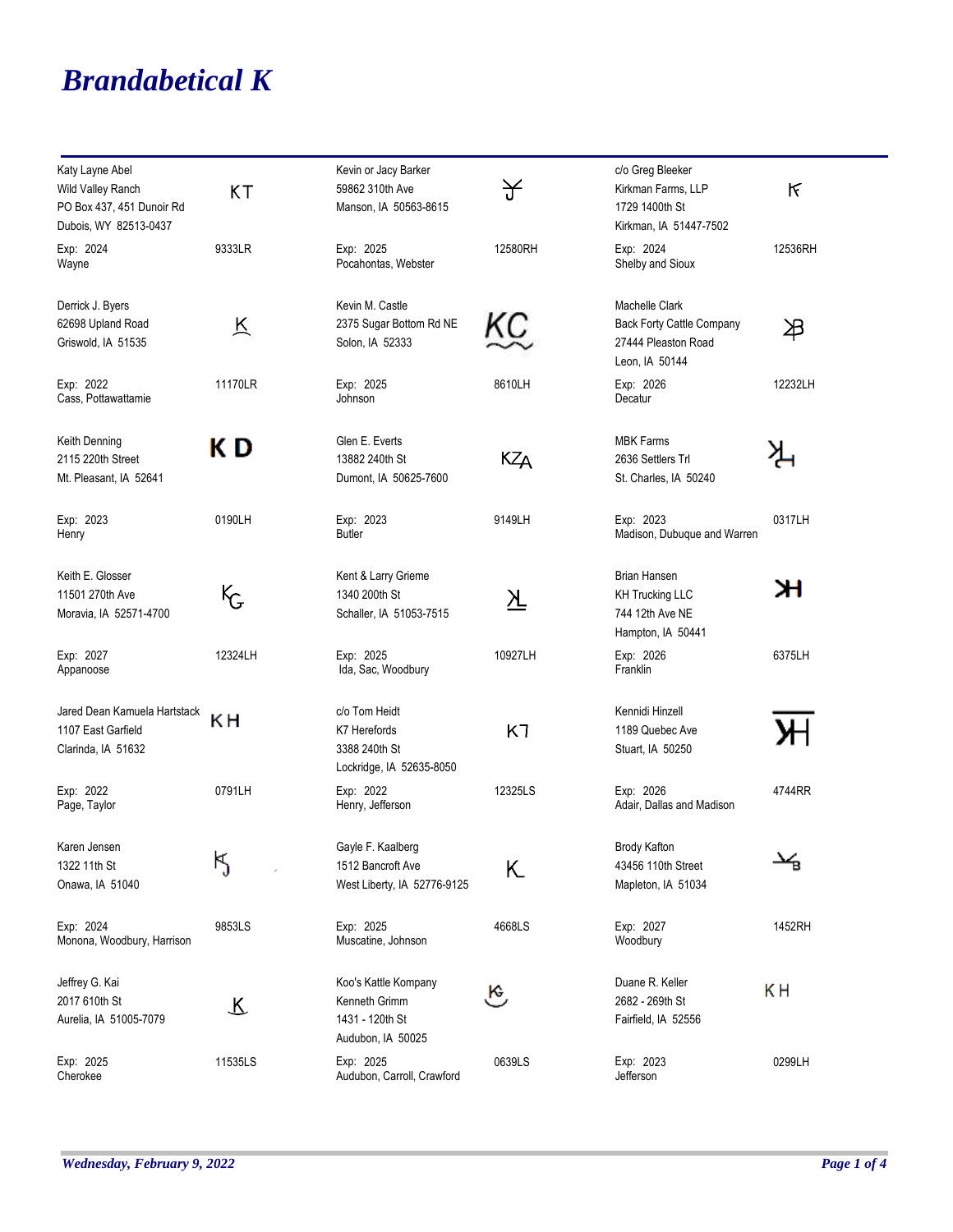| Pat Kelley                 |         | Randy Blaine Kenobbie                |           | Kelly Kiefer                      |         |
|----------------------------|---------|--------------------------------------|-----------|-----------------------------------|---------|
| 2095 270th St              | 人       | 3466 - 480th St                      | $K_{o}$   | 2215 50th St                      | ĸ<br>J  |
| Otho, IA 50569-7523        |         | Laurens, IA 50554                    |           | Allerton, IA 50008-8553           |         |
| Exp: 2025                  | 6303LS  | Exp: 2024                            | 0373RH    | Exp: 2024                         | 12497LH |
| Webster, Calhoun           |         | Palo Alto, Buena Vista               |           | Wayne                             |         |
| Kevin Killmer              |         | Clyde Eugene Jack & Larry Kilpatrick |           | Mark and Cole Kilpatrick          |         |
| 17400 - 148th Place        |         | Kilpatrick & Sons                    |           | <b>Kilpatrick Farms</b>           | QК      |
|                            | Ж       | 512 Park Avenue                      | 飞         | 707 Park St PO Box 546            |         |
| Perry, IA 50220            |         | Lorimor, IA 50149-1031               |           | Tabor, IA 51653                   |         |
|                            |         |                                      |           |                                   |         |
| Exp: 2027<br>Dallas        | 11710LS | Exp: 2025<br>Clarke, Union           | 6824LH    | Exp: 2022<br>Fremont              | 0778RH  |
| Allen E. Kirk              |         | Steven E. Kisling                    |           | Steve Kline                       |         |
| 920 63rd St                |         | 13182 Hickory Avenue                 | 运         | 2338 140th St                     |         |
| West Des Moiunes, IA 50266 | K)      | Birmingham, IA 52535                 |           | Afton, IA 50830-8107              | KI      |
|                            |         |                                      |           |                                   |         |
| Exp: 2025                  | 8187LH  | Exp: 2023                            | 11235LH   | Exp: 2025                         | 4830LH  |
| Union                      |         | Van Buren, Davis and Jefferson       |           | Union                             |         |
| Ernest & Victor Klingborg  |         | Virginia Klinker                     |           | <b>Albert Knake</b>               |         |
| Klingborg Brothers         | K۲      | 1605 120th St                        | ≚         | 20569 Highway 62                  | 冞       |
| 6007 H Ave                 |         | New Sharon, IA 50207-8102            |           | Bellevue, IA 52031-9235           |         |
| Quimby, IA 51049-7042      |         |                                      |           |                                   |         |
| Exp: 2025                  | 4870LH  | Exp: 2025                            | 4538LR    | Exp: 2025                         | 5515RR  |
| Cherokee                   |         | Mahaska                              |           | Jackson                           |         |
| <b>Bruce Knapp</b>         |         | Benjamin Koellner                    |           | c/o Kelly L. Koenig               |         |
| Lazy K Cattle              |         | Koellner Brothers                    | <u>КВ</u> | Koenig Brothers                   | 깣       |
| 21444 312th St             |         | 12301 300th St                       |           | 2416 U Ave                        |         |
| Bloomfield, IA 52537       |         | Milton, IA 52570-9782                |           | Dow City, IA 51528-3414           |         |
| Exp: 2023                  | 9706RR  | Exp: 2026                            | 10935LH   | Exp: 2017                         | 12293LH |
|                            |         | Van Buren, Davis                     |           | Crawford, Harrison, Monroe        |         |
| Dale Koenig                |         | Daniel L. Kohl                       |           | Joseph W, Gary J & Morgan L. Koke |         |
| Koenig Cattle              | ۰ĸ.     | 83 135th Street                      | <u>、K</u> | 14760 E 1850 Road                 | ኊ       |
| 24979 Keokuk St            |         | Lisbon, IA 52253                     |           | Stockton, MO 65785-7473           |         |
| Pleasantville, IA 50225    |         |                                      |           |                                   |         |
| Exp: 2027                  | 0768RH  | Exp: 2023                            | 7595LH    | Exp: 2025                         | 0566LH  |
| Warren                     |         | Cedar, Jones, Linn, Johnson          |           | Harrison, Shelby                  |         |
| Kody John Kokemiller       |         | Dennis & Brenda Koppes               |           | Craig Korkow                      |         |
| 1648 - 304th Lane          |         | 17887 21st Ave                       | K.        | 23855 Dogwood Road                |         |
| Madrid, IA 50156           |         | Monmouth, IA 52309-9421              |           | Council Bluffs, IA 51503          |         |
| Exp: 2018                  | 0227LH  | Exp: 2025                            | 10195LH   | Exp: 2023                         | 0450LH  |
| Boone                      |         | Jackson                              |           | Pottawattamie                     |         |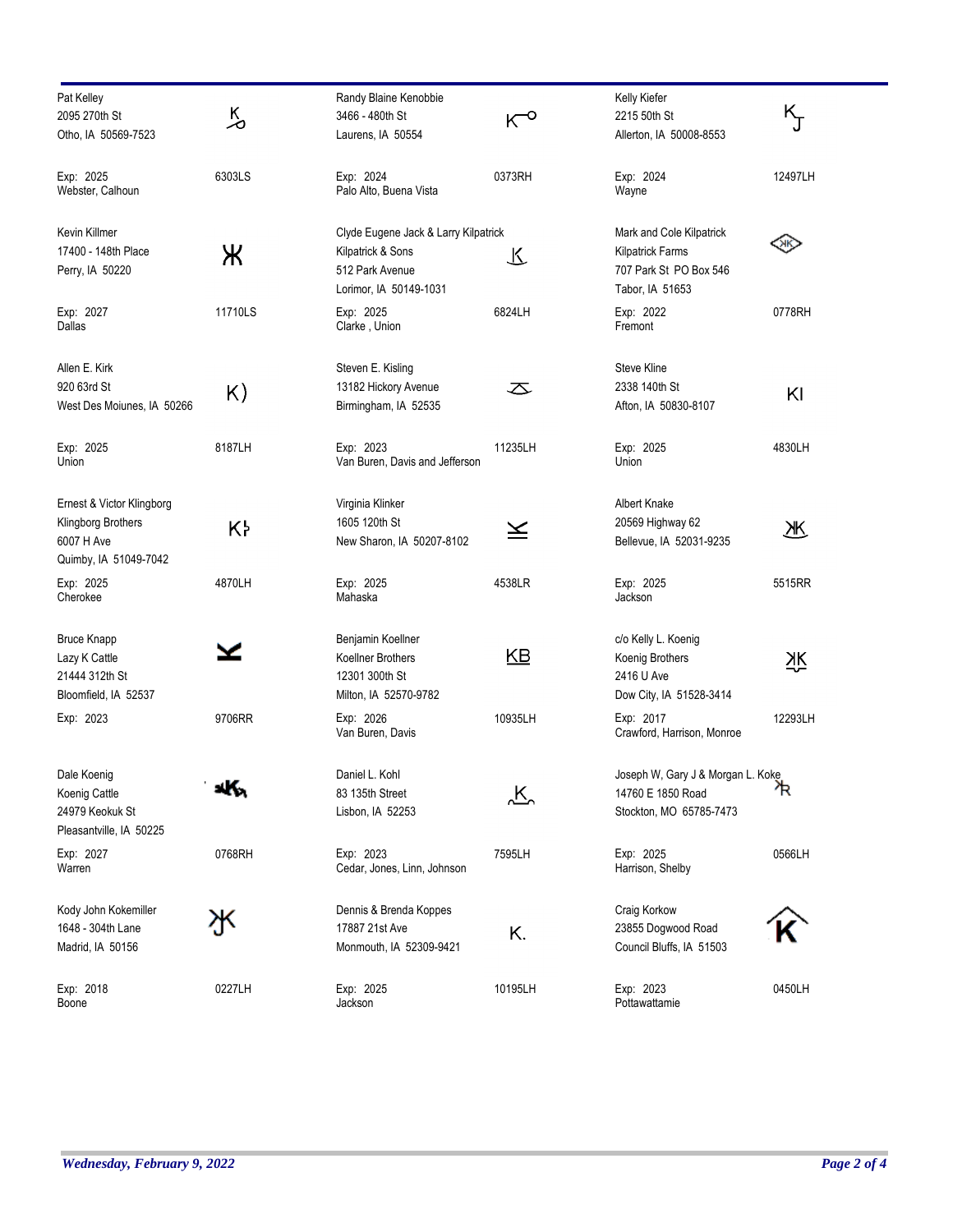| Kevern R. Koskovich<br>1856 Highway 31<br>Correctionville, IA 51016-8136 | ⊿           | Jack W. Kounkel<br>29792 280th St<br>Merrill, IA 51038              | $K-$    | Steve & Katie Kramer<br>7324 Sioux Avenue<br>Reasner, IA 50232                                  | KO                      |
|--------------------------------------------------------------------------|-------------|---------------------------------------------------------------------|---------|-------------------------------------------------------------------------------------------------|-------------------------|
| Exp: 2025<br>Woodbury, Ida                                               | 9496RH      | Exp: 2025<br>Plymouth                                               | 5826LH  | Exp: 2023<br>Jasper                                                                             | 12451LH                 |
| Jimmie Krause<br>408 E Cedar St<br>Massena, IA 50853-1010                | 入           | Thomas L & Cody J Kroul<br>1140 Taft Ave NE<br>Solon, IA 52333      |         | Cody and Emily Kroul<br>530 S Dubuque St<br>Solon, IA 52333                                     | KO                      |
| Exp: 2025<br>Cass                                                        | 3874RH      | Exp: 2025<br>Johnson, Linn                                          | 0638LH  | Exp: 2022<br>Johnson                                                                            | 0793RH                  |
| <b>Charles Kruse</b><br>13818 150th Street<br>Maquoketa, IA 52060        | $H-K$       | <b>Charles Kruse</b><br>13818 150th Street<br>Maquoketa, IA 52060   | $X - K$ | Roger Krutsinger<br>47974 210th Ave<br>Chariton, IA 50049-8511                                  | $\overline{\mathsf{K}}$ |
| Exp: 2024<br>Jackson                                                     | 9815LH      | Exp: 2024<br>Jackson                                                | 9771LS  | Exp: 2023<br>Lucas                                                                              | 10506LH                 |
| Keith Kuhn<br>Kuhn Fams Inc<br>2177 Jasper Ave<br>Moville, IA 51039-8058 | $K_{\!\!F}$ | Brad L. Kunze<br>57577 Park Rd<br>Lewis, IA 51544-0115              | KX      | Kyle Leichty<br>3295 Wayland Road<br>Wayland, IA 52654                                          | KKL                     |
| Exp: 2023<br>Woodbury                                                    | 9776LH      | Exp: 2027<br>Cass                                                   | 11163LH | Exp: 2024<br>lowa                                                                               | 0479RH                  |
| Kyle Leichty<br>3295 Wayland Road<br>Wayland, IA 52654                   | ΚL          | <b>Kyle Mattingly</b><br>1931 - 250th St<br>Toledo, IA 52342        | ĶΜ,     | Robert K. McCormick<br>50744 US Hwy 65<br>Lucas, IA 50151                                       | ĶЯ                      |
| Exp: 2023<br>Washington & Henry                                          | 5990LH      | Exp: 2025<br>Tama                                                   | 0579RH  | Exp: 2023<br>Lucas                                                                              | 6470LH                  |
| Kenneth D. Meyer<br>640 Southview Dr<br>Rockwell, IA 50469-9538          | K           | S. Mitchell and Son<br>1038 Nighthawk Avenue<br>Afton, IA 50830     | К       | Kurt & RoxAnn Moeller<br><b>KR Preformance Horses</b><br>1116 Champa St<br>Boone, IA 50036-2300 | ᠮᠷ                      |
| Exp: 2025<br>Cerro Gordo                                                 | 4037RH      | Exp: 2026<br>Clarke                                                 | 5413RH  | Exp: 2024<br>Boone                                                                              | 11329LS                 |
| Chad and Kristen Morrow<br>29411 Diamante Dr<br>Sioux City, IA 51109     | ΚC          | <b>Belinda Nichols</b><br>14091 - 310th Ave<br>Unionville, IA 52594 | ळ       | Kenneth E. Orman<br>3022 Adams Rd<br>Blakesburg, IA 52536-8177                                  | ਠ                       |
| Exp: 2025<br>Plymouth                                                    | 0432LH      | Exp: 2026<br>Appanoose                                              | 0059LH  | Exp: 2025<br>Wapello                                                                            | 6425RS                  |